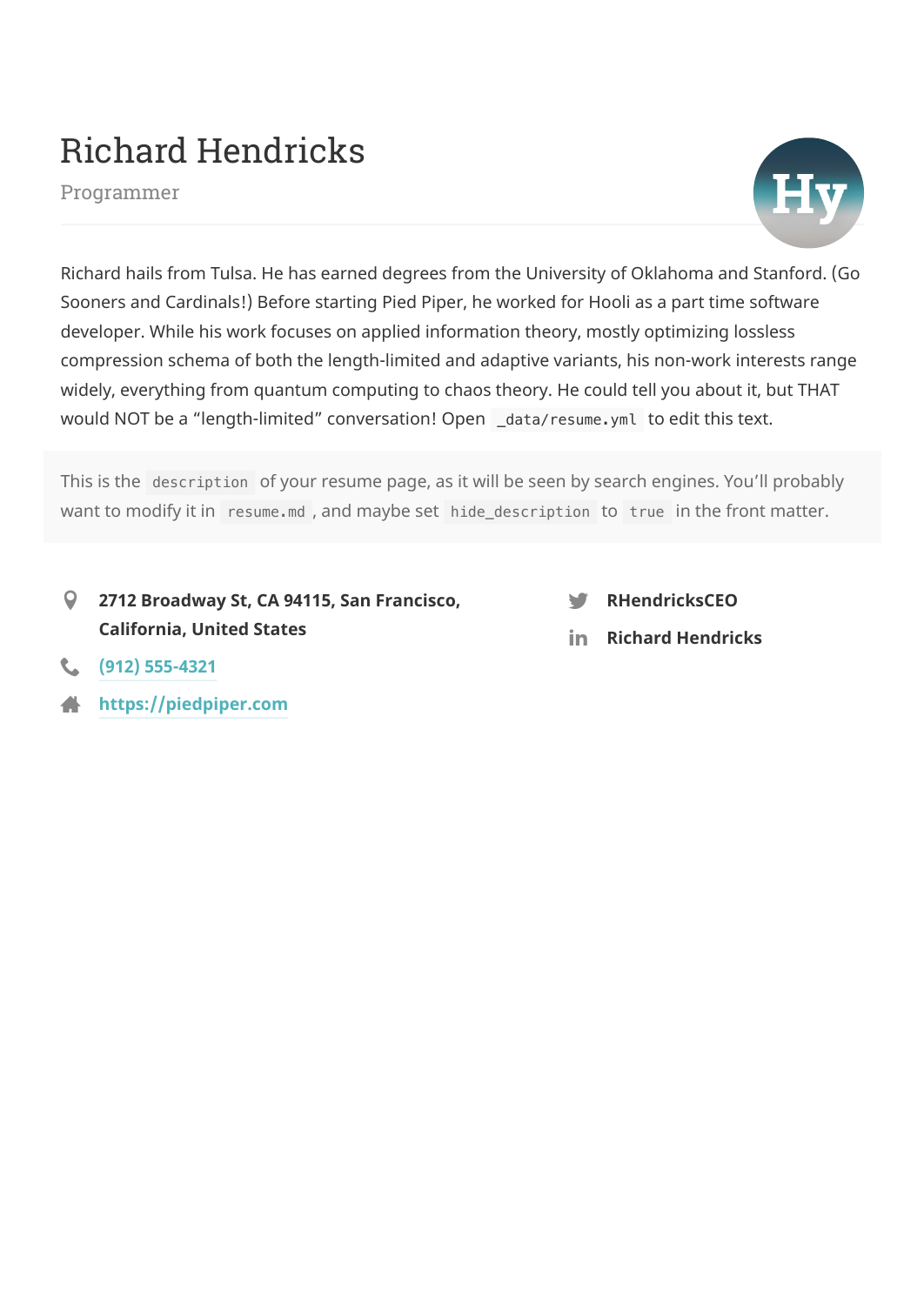# Experience **Experience**

| Languages |  |
|-----------|--|
|           |  |

#### Dec 2013 – *present*

#### **CEO/President at Pied Piper [\(https://piedpiper.com\)](https://piedpiper.com/)**

Pied Piper is a multi-platform technology based on a proprietary universal compression algorithm that has consistently fielded high Weisman Scores™ that are not merely competitive, but approach the theoretical limit of lossless compression.

- Build an algorithm for artist to detect if their music was violating copy right infringement laws
- Successfully won Techcrunch Disrupt
- Optimized an algorithm that holds the current world record for Weisman Scores

| Volunteer |
|-----------|
|-----------|

Jan 2012 – Jan 2013

**Teacher at CoderDojo [\(https://coderdojo.com/\)](https://coderdojo.com/)**

Global movement of free coding clubs for young people.

Awarded 'Teacher of the Month'

| Education |  |
|-----------|--|
|           |  |

#### Jun 2011 – Jan 2014

**Bachelor in Information Technology from University of Oklahoma with GPA of 4.0**

- DB1101 Basic SQL
- CS2011 Java Introduction

| <b>English</b>     |                                                   | <b>The Second Service</b> |
|--------------------|---------------------------------------------------|---------------------------|
| Skills             |                                                   |                           |
|                    | <b>Web Development</b><br>HTML   CSS   Javascript | **                        |
| <b>Compression</b> | Mpeg   MP4   GIF                                  |                           |
|                    |                                                   |                           |

| Interests |  |
|-----------|--|
| MIBLIBC   |  |

**Wildlife**

Ferrets Unicorns